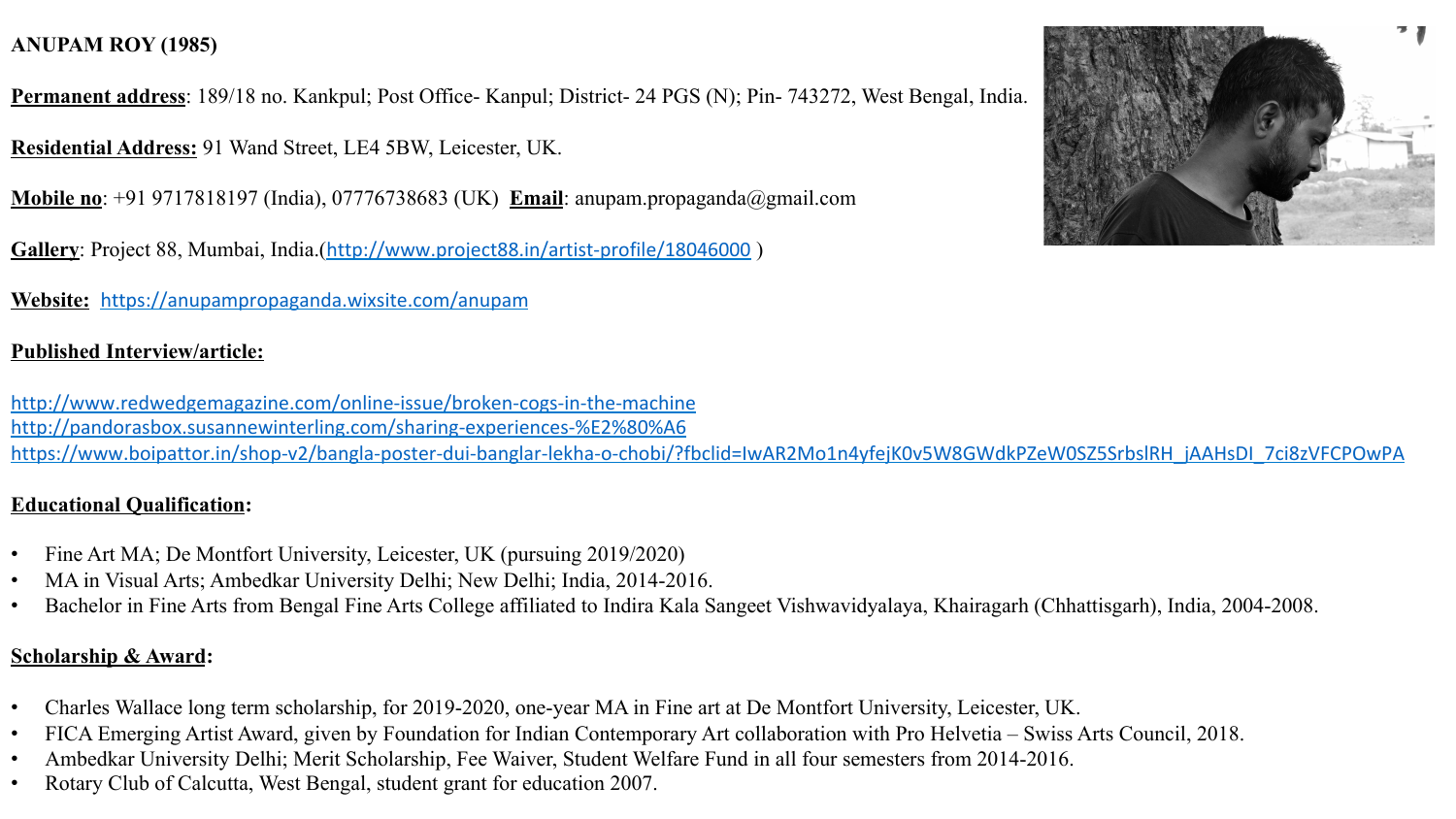## **Exhibitions: Solo Show**

- "De-Notified Land", Project 88, Mumbai, 14<sup>th</sup> March to 4<sup>th</sup> May 2019.
- "Labyrinth" reflections on 21<sup>st</sup> century politics. BC gallery, Fort Kochi, Kerala, 10-25<sup>th</sup> December 2017.
- "*Migratory Bird"* at Tagore Hall, University of Delhi, New Delhi and *a*t School of Arts & Aesthetics and SIS Building, Jawaharlal Nehru University, New Delhi, 2010.

## **Group Show/ Open Studio**

- "Memories of Change" Exhibition hosted by Parcha Project The Pamphlet Repository for Changing Activism, Indian Habitat Centre, New Delhi, India, 6th to 13th November 2019.
- Open Studio, Switzerland Residency, Supported by Pro Helvetia, Swiss Council, Part of Emerging Artist Award, 27<sup>th</sup> June 2019.
- 'Critical Constellations', organized by Foundation for Indian Contemporary Art (FICA), Indira Gandhi National Centre for the Arts, Delhi, 31<sup>st</sup> Jan to 9<sup>th</sup> Feb 2019.
- Imagining Forest, curated by Avani Sethi & V. Divakar, Conflictorium, Ahmedabad, July 2018.
- Bevaru/ In sweat and thought, Venkatappa Art Gallery, Bangalore, May 2018.
- Historical Materialism, Montreal, Organized by Red Wedge, curated by Adam Turl, May 2018.
- Ambedkar University annual show, 2015, 16.
- Annual show organized *Halisahar Sanskritik Sangstha*, Halisahar, North 24 Parganas; West Bengal, 2012-2017.
- *Bengal Art Show*, at Indian Habitat Centre, New Delhi, 2010 (open space, Amphitheatre), 2011 (Visual art Gallery).
- *Faith & Fantasy II* at Indian Fine Arts and Craft Society, New Delhi, 2010.
- College Annual Show (BFA) at Academy of Fine Arts, Kolkata, India, 2009, 2008 & 2007.

# **Presentations attended:**

- Historical Materialism London conference, Presentation on "Representational Impossibility", SOAS, London, November 2019.
- Presentation and discussion on propaganda and counterpropaganda, organized by AISA HCU unit, Hyderabad, 10th September 2019.
- 'Witnessing Body', a work presentation and discussion, invited by HSLU, Lucerne, Switzerland, 3rd June 2019.
- 'The Impossibility of representation and the real image' a talk organized by #The Dialogue, Stiftung Bartels Foundation, Basel, 19th June 2019.
- 'De-text', participation and presentation of artistic practice, organized by philosophy unbound, with Paribartana Mohanty and Akansha Rastogi, 2018.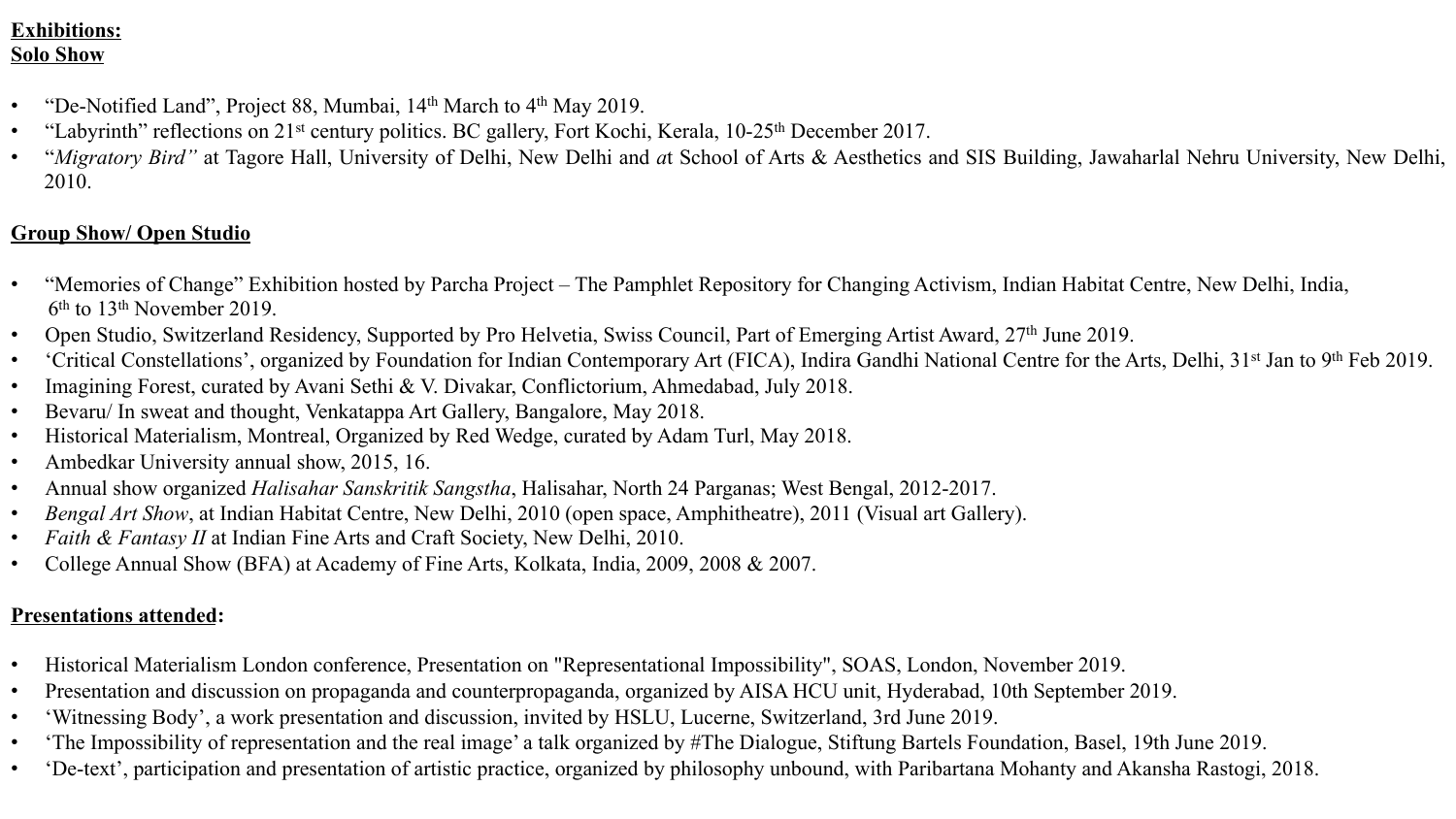### **Residencies/Workshops:**

- Switzerland Residency, Supported by Pro Helvetia, Swiss Council, Part of Emerging Artist Award, 2<sup>nd</sup> April to 30<sup>th</sup> June 2019.
- A Beautiful Contract: An Untold Truth of mind, residency program at Banipur Art Society and Institute of Culture, West Bengal. July 2018
- Peers Share, Giving presentation on my practice and attended a workshop on proposal writing conducted by Annapurna Garimala, Khoj, Delhi, 2018.
- AIFACS 3 days art camp, 2018, Delhi.
- "Other voices, other cities" workshop conducted by Sue Williamson South Africa based artist and activist, Prameya Art Foundation,2017.
- Poster Workshop on politics, privatization and communal factor in education organized by All India Forum for Right to Education (AIFRE), Bhopal, 2014.
- National Workshop cum residency program in Jodhpur, 2013; also curates two final display in Jodhpur (2013) and Kolkata (2014); called 'Journey of Art' organized by Bodhi Tree MONASTRY of Art.
- Workshop & Art Exhibition titled *Face India International Humanism Recovery Festival 2011*, IFACS, 2011.
- Annual Art Workshop, College of Visual Art, GARIA, West Bengal, 2008.

## **Work experience:**

- Active member and part of editorial board of "Locust Review" https://www.locustreview.com/ a cultural magazine published from America, started from 2019.
- In Kiran Nadar Museum of Art, Saket, New Delhi, working for 1-year project on documentation and archiving for their entire art collection. Starts from October 2016 to November 2017.
- Wrote articles on Political art in Bengali; *Ganosanskriti Potrika (Monthly cultural Magazine);* West Bengal; Published in January and March issue; 2016.
- Book cover design for Veenit Kumar's book called "*Mandi Mein Media*" 2013. Published in 2014 book fair Delhi.
- As an Art Designer for the magazine *Rang Prasang*, special issue on Rabindranath Tagore, National School of Drama (NSD), Delhi, 2011.
- As a freelance illustrator worked with the Hindi magazine *Tahelka*, in several issues like "*Sahitya Ke Samant*", 2011, Delhi.
- As a freelance illustrator worked in Children Books Magazines called *Chakmak* and *Sandarv*, publisher '*Eklavya',* 2011, Bhopal.
- As an illustrator, conceptualizer and designer worked in the ad agency *RVW 720* from November'2008 September'2009.
- Illustrated book covers, cartoons, posters and published paintings and drawings for various Weekly or monthly political magazines and newspaper like *Liberation*  (Shakkarpur, Delhi), *Aadhi Zamin* (Banaras), *Janmat* (Allahabad), *Protibidhan* (Kolkata), *Woman Voice* (Delhi), *Ganosanskriti* (West Bengal), *Deshobroti* (West Bengal) and literature based little magazine like *Cracker* (24pgs North, West Bengal), *Nabankur* (Kolkata) and other little magazine from Bengal like *Craker, Sutorang, Baharampur Potrika, Kabil Nama* etc... 2008-2015.